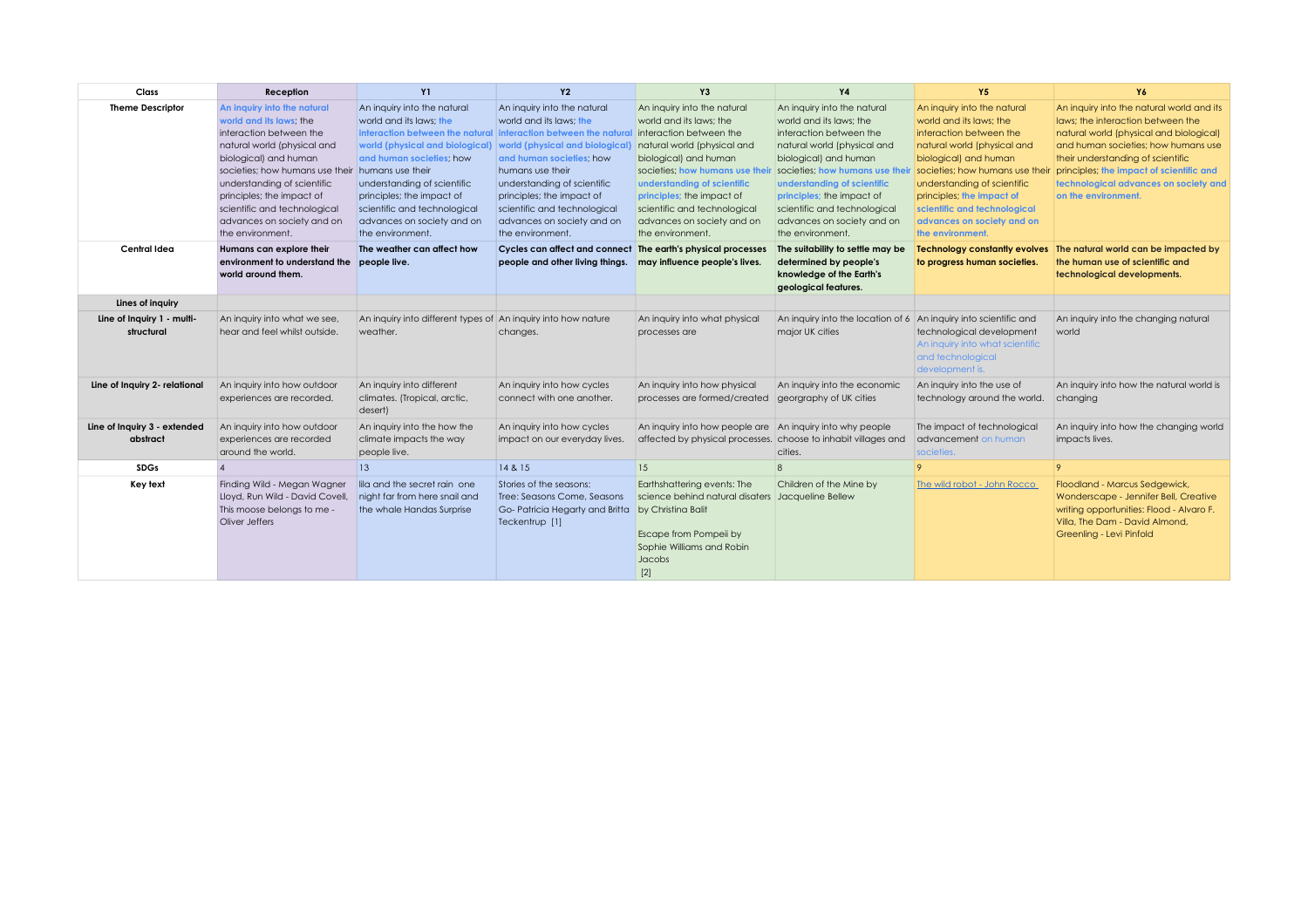| Class                  | Reception                                                     | <b>Y1</b>                                                 | <b>Y2</b>                                                    | Y3                                                                                    | <b>Y4</b>                                                                                      | Y5                                                                    | Y6                                                                                |
|------------------------|---------------------------------------------------------------|-----------------------------------------------------------|--------------------------------------------------------------|---------------------------------------------------------------------------------------|------------------------------------------------------------------------------------------------|-----------------------------------------------------------------------|-----------------------------------------------------------------------------------|
| <b>English Writing</b> | Literacy: Writing How do you                                  | Genres Covered: Poetry                                    | Genres Covered: Non-                                         | Genres Covered: Explanation,                                                          | Genres Covered: Newspaper,                                                                     | Genres Covered: Explanation,                                          | Genres Covered: Narrative, Non-                                                   |
|                        | spell? What do you need to                                    |                                                           | Chronological Reports, Poetry,                               | Newspaper, Recount                                                                    | Playscripts, Recount                                                                           | Narrative, Persuasion                                                 | Chronological Report, Letter, Persuasion                                          |
|                        | remember when writing                                         | - CL for names of places e.g.                             | Narrative                                                    |                                                                                       |                                                                                                |                                                                       |                                                                                   |
|                        | sentences? Physical                                           | town, county, country.                                    |                                                              | - identify and distinguish                                                            | - ensure correct use of                                                                        | find all the determiners in a                                         | - find all the determiners in a given                                             |
|                        | Development: Fine motor -                                     | - Know that the personal                                  | -Revise the term verb. Identify                              | between different noun types                                                          | determiners 'these' and                                                                        | given sentence; discuss                                               | sentence; collect a bank of further                                               |
|                        | Which letters are small letters<br>and which letters are tall | pronoun 'I' has a CL, and use<br>in own writing.          | verbs, both 'doing' and 'being'<br>words, and apply.         | (common, proper, pronoun);<br>model choosing pronouns to                              | 'those'; find determiners which<br>are quantifiers e.g. some,                                  | different types of determiners;<br>identify preposition phrases in    | synonyms using thesaurus, referring to<br>this when writing; identify preposition |
|                        | letters?                                                      | - Understand the terms                                    | - Identify statements which give avoid repetition; introduce |                                                                                       | every; identify prepositions in                                                                | sentences, including                                                  | phrases in sentences, including                                                   |
|                        |                                                               | question and exclamation,                                 | facts or information; make                                   | prepositions and model in                                                             | sentences; vary sentence                                                                       | prepositions of place and time prepositions of place and time         |                                                                                   |
|                        |                                                               | how they are punctuated in                                | choices about whether                                        | sentences                                                                             | openers, changing the                                                                          |                                                                       | e.g. He was in bed / I met them   - identify statements when reading cross        |
|                        |                                                               | sentences, and apply.                                     | sentences are statements or                                  | - write a range of sentence                                                           | pronoun e.g. They / The                                                                        | after the party.                                                      | curricular texts e.g. in Geography; raise                                         |
|                        |                                                               | - Introduce the term                                      | not.                                                         | types, punctuating                                                                    | villagers                                                                                      | - identify statements when                                            | questions and punctuate appropriately;                                            |
|                        |                                                               | conjunction, understand its                               | - Respond to incorrect                                       | appropriately; comment on                                                             | - play games to secure                                                                         |                                                                       | reading cross curricular texts e. choose whether a question is reported           |
|                        |                                                               | meaning and apply. Associate subject/verb agreement, with |                                                              | sentence types when                                                                   | understanding of different                                                                     | g. in Science or History; raise                                       | or whether it needs a ? e.g. He asked                                             |
|                        |                                                               | previous learning to expand                               | a focus on oral correction e.g.                              | evaluating; compose a                                                                 | sentence functions; vary                                                                       | questions about a topic or for                                        | her to sit down.                                                                  |
|                        |                                                               | sentences and to include or,                              | 'We was' - 'Were you?' or 'I                                 | question for a given statement                                                        | sentence types to interest the                                                                 | an interview, and punctuate                                           | - identify adverbials in texts during                                             |
|                        |                                                               | when and but (previously                                  | done' - 'You did, did you?'                                  | - express time, place and                                                             | reader; experiment with short                                                                  | appropriately; choose whether                                         | shared and guided reading, and                                                    |
|                        |                                                               | learned and and because).                                 | -Use a comma to separate                                     | cause using a range of                                                                | statements or exclamations,                                                                    | or not a command needs an                                             | discuss how these add cohesion;                                                   |
|                        |                                                               |                                                           | litems in a list.<br>- Apply contractions in writing         | conjunctions e.g. when,<br>before, after, while, so,                                  | rhetorical questions, and<br>dialogue including commands                                       | exclamation mark<br>- identify adverbials both within                 | discuss the effect of moving the position<br>of a fronted adverbial; highlight    |
|                        |                                                               |                                                           | e.g. can't, didn't.                                          | because; become more                                                                  | - during shared reading and                                                                    | and at the front of sentences;                                        | cohesive devices in non-fiction and                                               |
|                        |                                                               |                                                           |                                                              | confident to identify the main                                                        | shared writing, discuss and                                                                    | discuss how these add                                                 | fiction texts; collect and display                                                |
|                        |                                                               |                                                           |                                                              | clause and subordinate clause evaluate how the author uses                            |                                                                                                | cohesion to texts; discuss the                                        | connectives which provide cohesion                                                |
|                        |                                                               |                                                           |                                                              | during shared reading, shared                                                         | a range of cohesive devices,                                                                   | effect of moving the position of                                      | across texts, particularly when                                                   |
|                        |                                                               |                                                           |                                                              | writing and independent                                                               | and then experiment in own                                                                     | a fronted adverbial; collect                                          | introducing a paragraph                                                           |
|                        |                                                               |                                                           |                                                              |                                                                                       | activities; play games to select writing e.g. however, secondly, sets of time connectives from |                                                                       | - identify the verb forms of a                                                    |
|                        |                                                               |                                                           |                                                              | conjunctions in given contexts when, before, after, while,                            |                                                                                                | texts e.g. the day after,                                             | challenging extract which may mix                                                 |
|                        |                                                               |                                                           |                                                              | e.g. using cards                                                                      | because of, due to, as a result                                                                | eventually, all of a sudden;                                          | forms; identify 1st or 3rd person in                                              |
|                        |                                                               |                                                           |                                                              | - identify the tense of a given                                                       | of, or the use of fronted                                                                      | highlight cohesive devices in                                         | shared or guided reading; discuss the                                             |
|                        |                                                               |                                                           |                                                              | extract; convert sentences                                                            | adverbials; play games to                                                                      | non-fiction and fiction texts                                         | effect of the tense used; dictate                                                 |
|                        |                                                               |                                                           |                                                              | from one tense to another;<br>continue to build irregular verb contexts               | select conjunctions in given                                                                   | - identify the verb forms of a<br>challenging extract which may forms | sentences which model different verb                                              |
|                        |                                                               |                                                           |                                                              | bank                                                                                  | - identify the tense of a                                                                      | mix forms, to include                                                 | - identify and model use of hyphen e.g.                                           |
|                        |                                                               |                                                           |                                                              | - learn to use the apostrophe                                                         | challenging extract; convert                                                                   | progressive / perfect tenses; ;                                       | man-eating shark; revise use of                                                   |
|                        |                                                               |                                                           |                                                              | for regular plural nouns; edit                                                        | from one tense to another;                                                                     | identify 1st or 3rd person in                                         | possessive apostrophe for singular plural                                         |
|                        |                                                               |                                                           |                                                              | deliberate punctuation errors;                                                        | identify 1st or 3rd person in                                                                  |                                                                       | shared or guided reading, and nouns e.g. e.g. Tom's pen, factories'               |
|                        |                                                               |                                                           |                                                              | add punctuation to simple                                                             | shared or guided reading                                                                       | discuss tenses used                                                   | chimneys, children's pet                                                          |
|                        |                                                               |                                                           |                                                              | dictated sentences                                                                    | - revise use of apostrophe for                                                                 | edit deliberate punctuation                                           | - define and spell adjectives made from                                           |
|                        |                                                               |                                                           |                                                              | - learn to read and spell some                                                        | omission, and ensure pupils                                                                    | errors; add punctuation to                                            | verbs e.g. noticeable (notice), reliable                                          |
|                        |                                                               |                                                           |                                                              | words with a prefix, discussing                                                       | know term 'contracted form';                                                                   | dictated sentences; model                                             | (rely); define and spell further                                                  |
|                        |                                                               |                                                           |                                                              | what that prefix means e.g.                                                           | edit deliberate punctuation                                                                    | and practise punctuating                                              | homophones; in shared or guided                                                   |
|                        |                                                               |                                                           |                                                              | super-, anti-, dis-, mis-, in-;<br>collect banks of effective noun dictated sentences | errors; add punctuation to                                                                     | parenthesis using pairs of<br>commas, dashes or brackets;             | reading, discuss precise meaning of<br>vocabulary, sometimes using a              |
|                        |                                                               |                                                           |                                                              | phrases and strong verbs in a                                                         | - define meaning of a range of                                                                 | - define and spell adjectives                                         | dictionary                                                                        |
|                        |                                                               |                                                           |                                                              | writing journal; apply to own                                                         | homophones; revise and                                                                         | with the suffix 'ious' e.g. vicious,                                  | - identify, discuss and correct sentences                                         |
|                        |                                                               |                                                           |                                                              | writing                                                                               | expand understanding of                                                                        | cautious; define meaning of a                                         | which contain a double negative e.g.                                              |
|                        |                                                               |                                                           |                                                              | - identify the subject of a                                                           | further words with a prefix e.g.                                                               | range of further homophones;                                          | You can't have no sweets.                                                         |
|                        |                                                               |                                                           |                                                              | sentence; make sure verb                                                              | improper, illegal; discuss                                                                     | discuss adverbials in own and                                         |                                                                                   |
|                        |                                                               |                                                           |                                                              | matches the subject e.g. We                                                           | adverbials in own and others'                                                                  | others' writing; collect new                                          |                                                                                   |
|                        |                                                               |                                                           |                                                              | were going; Where were you?                                                           | writing; collect conjunctions in                                                               | vocabulary in a journal                                               |                                                                                   |
|                        |                                                               |                                                           |                                                              | They did their homework.                                                              | a journal                                                                                      | identify, discuss and correct                                         |                                                                                   |
|                        |                                                               |                                                           |                                                              |                                                                                       | - identify, discuss and correct                                                                | sentences which contain a                                             |                                                                                   |
|                        |                                                               |                                                           |                                                              |                                                                                       | sentences which contain a<br>double negative e.g. Don't                                        | double negative e.g. I'm not<br>doing nothing.                        |                                                                                   |
|                        |                                                               |                                                           |                                                              |                                                                                       | nobody get on the bus; model                                                                   |                                                                       |                                                                                   |
|                        |                                                               |                                                           |                                                              |                                                                                       | accurate use of Standard                                                                       |                                                                       |                                                                                   |
|                        |                                                               |                                                           |                                                              |                                                                                       | Enalish in dictated sentences                                                                  |                                                                       |                                                                                   |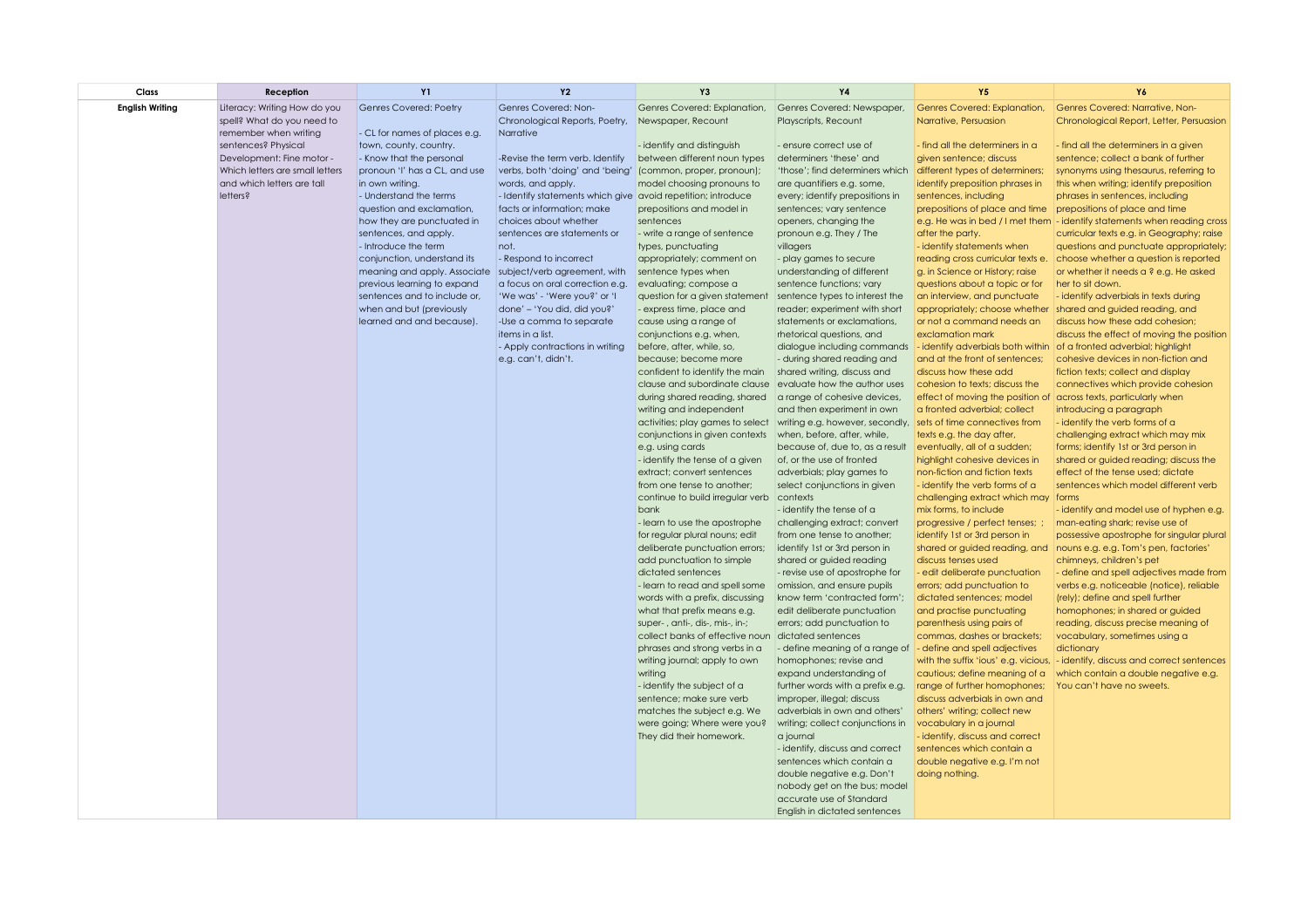| Class                                   | Reception                                                                                                                                                                                                                        | <b>Y1</b>                                                                                                | <b>Y2</b>                                                                                               | Y <sub>3</sub>                                                                                                                            | <b>Y4</b>                                                                                           | <b>Y5</b>                                                                      | Y6                                                                                                        |
|-----------------------------------------|----------------------------------------------------------------------------------------------------------------------------------------------------------------------------------------------------------------------------------|----------------------------------------------------------------------------------------------------------|---------------------------------------------------------------------------------------------------------|-------------------------------------------------------------------------------------------------------------------------------------------|-----------------------------------------------------------------------------------------------------|--------------------------------------------------------------------------------|-----------------------------------------------------------------------------------------------------------|
| <b>English Reading</b>                  | Finding Wild - Megan Wagner<br>Lloyd<br>Run Wild - David Covell<br>This Moose Belongs to Me -<br>Oliver Jeffers                                                                                                                  | The Storm Whale - Benji Davies                                                                           | Tree: Seasons Come, Seasons<br>Go - Patricia Hegarty and Britta Williams and Robin Jacobs<br>Teckentrup | Escape from Pompeii - Sophie                                                                                                              | Children of the Mine -<br>Jacqueline Bellew                                                         | The Wild Robot - John Rocco                                                    | Wonderscape - Jennifer Bell                                                                               |
| <b>English Speaking &amp; Listening</b> | Communication and<br>Language: Listening, Attention<br>and Understanding/Speaking:<br>Explain what happens in the<br>story? What questions would<br>you like to ask about the story?<br>What would you like to find<br>out/know? |                                                                                                          |                                                                                                         |                                                                                                                                           |                                                                                                     |                                                                                |                                                                                                           |
| Maths                                   | White Rose Alive in 5!<br>Introducing zero, Comparing<br>numbers to 5, Composition of 4<br>and 5, comparing mass.<br>Growing 6,7,8 combining 2<br>amounts, making pairs, length<br>& height.                                     | White Rose<br>Number: Addition and<br>Subtraction<br>Number: Place Value<br>Measurement: Length & Height | White Rose<br>Number: Multiplication &<br><b>Division</b><br><b>Statistics</b><br>Geometry              | White Rose<br>Number: Multiplication &<br><b>Division</b><br>Measurement: Money<br><b>Statistics</b><br>Mesurement: Length &<br>Perimeter | White Rose<br>Number: Multiplication &<br><b>Division</b><br>Measurement: Area<br>Number: Fractions | White Rose<br>Number: Multiplication &<br><b>Division</b><br>Number: Fractions | White Rose<br>Number: Decimals<br>Number: percentages<br>Number: Algebra<br>Measurement: Converting units |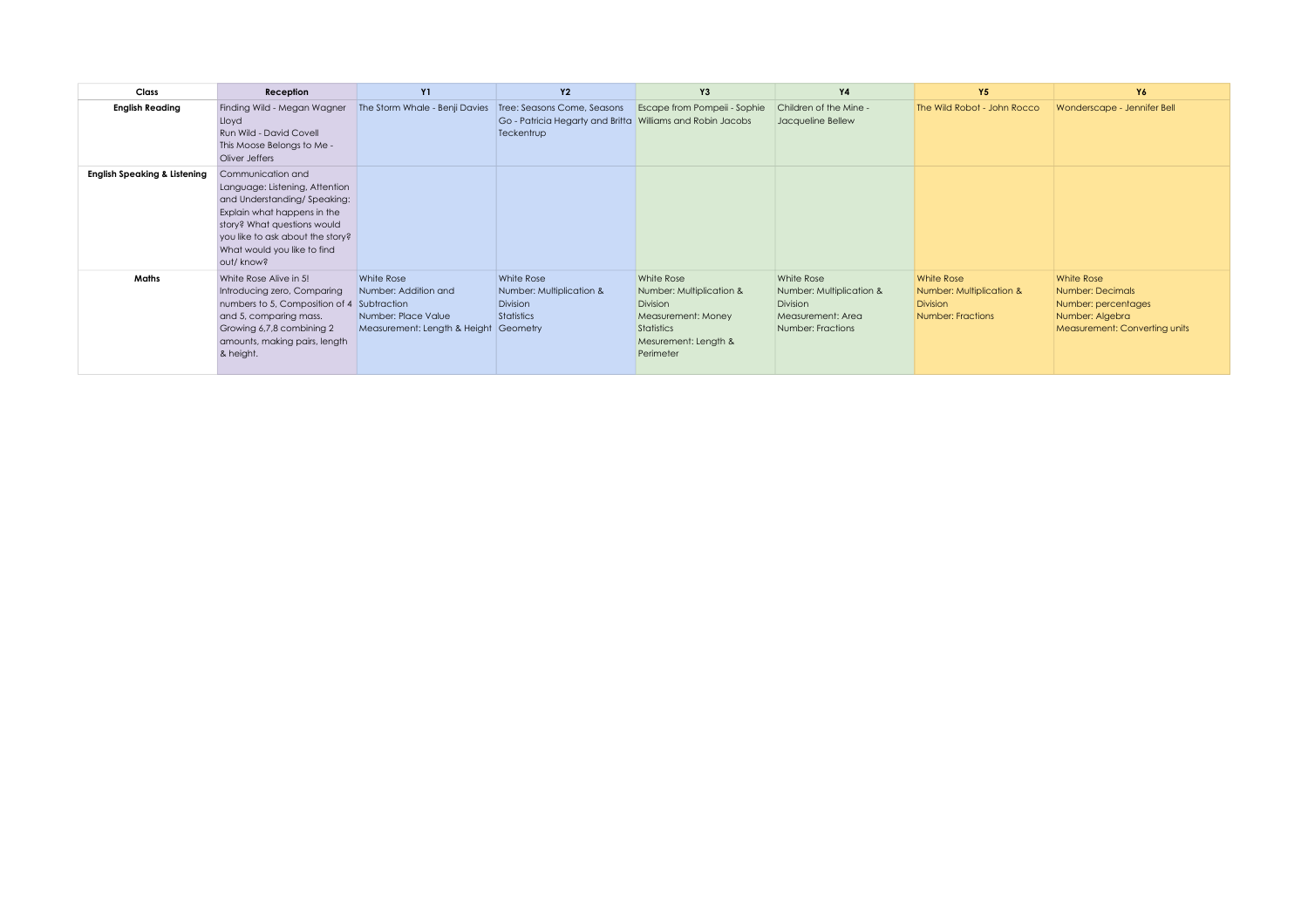| Class   | Reception                      | <b>Y1</b>                                   | <b>Y2</b>                                             | Y3                                                           | <b>Y4</b>                                                 | <b>Y5</b>                                                     | Y6                                         |
|---------|--------------------------------|---------------------------------------------|-------------------------------------------------------|--------------------------------------------------------------|-----------------------------------------------------------|---------------------------------------------------------------|--------------------------------------------|
| Science | Understanding the world: What  | Seasonal Changes                            | Plants:                                               | Rocks                                                        | Animals Including Humans:                                 | <b>Earth and Space</b>                                        | Electricity:                               |
|         | can you see in our school      | Can they observe changes                    |                                                       | Can they compare and group                                   | Can they compare the teeth                                | Can they identify and explain                                 | Can they identify and name the basic       |
|         | environment? How might that    | across the four seasons?                    | Can they observe and                                  | together different rocks on the                              | of herbivores and carnivores?                             | the movement of the Earth                                     | parts of a simple electric series circuit? |
|         | differ in a busy town or city? |                                             | describe how seeds and bulbs                          | basis of their appearance and                                |                                                           | and other planets relative to                                 | (cells, wires, bulbs, switches, buzzers)   |
|         | What can you feel hear?        | Can they name the four<br>seasons in order? | grow into mature plants?                              | simple physical properties?                                  | Can they explain what a<br>simple food chain shows?       | the sun in the solar system?                                  | Can they compare and give reasons for      |
|         |                                |                                             | Can they find out & describe                          | Can they describe and explain                                |                                                           | Can they explain how seasons                                  | variations in how components function,     |
|         |                                | Can they observe and                        | how plants need water, light                          | how different rocks can be                                   | Can they construct and                                    | and the associated weather is                                 | including the brightness of bulbs, the     |
|         |                                | describe weather associated                 | and a suitable temperature to                         | useful to us?                                                | interpret a variety of food                               | created?                                                      | loudness of buzzers, the on/off position   |
|         |                                | with the seasons?                           | grow and stay healthy?                                |                                                              | chains, identifying producers,                            |                                                               | of switches?                               |
|         |                                |                                             |                                                       | Can they describe and explain                                | predators and prey?                                       | Can they describe and explain                                 |                                            |
|         |                                | Can they observe and                        | Can they describe what plants the differences between |                                                              |                                                           | the movement of the Moon                                      | Can they use recognised symbols when       |
|         |                                | describe how day length                     | need to survive?                                      | sedimentary and igneous                                      | Living Things and Their Habitats: relative to the Earth?  |                                                               | representing a simple circuit in a         |
|         |                                | varies?                                     |                                                       | rocks, considering the way they                              | Can they recognise that living                            |                                                               | diagram?                                   |
|         |                                |                                             | Animals Including Humans                              | are formed?                                                  | things can be grouped in a                                | Can they describe the sun,                                    |                                            |
|         |                                |                                             |                                                       |                                                              | variety of ways?                                          | earth and moon as                                             |                                            |
|         |                                |                                             | Can they describe what                                | Can they describe in simple                                  |                                                           | approximately spherical                                       |                                            |
|         |                                |                                             | animals need to survive?                              | terms how fossils are formed                                 | Can they explore and use a                                | bodies?                                                       |                                            |
|         |                                |                                             |                                                       | when things that have lived are classification key to group, |                                                           |                                                               |                                            |
|         |                                |                                             | Can they explain that animals                         | trapped within rock?                                         | identify and name a variety of<br>living things? (plants, | Can they use the idea of the                                  |                                            |
|         |                                |                                             | grow and reproduce?                                   | Can they recognise that soils                                | vertebrates, invertebrates)                               | earth's rotation to explain day<br>and night and the apparent |                                            |
|         |                                |                                             | Can they explain why animals                          | are made from rocks and                                      |                                                           | movement of the sun across                                    |                                            |
|         |                                |                                             | have offspring which grow into organic matter?        |                                                              | Can they compare the                                      | the sky?                                                      |                                            |
|         |                                |                                             | adults?                                               |                                                              | classification of common plants                           |                                                               |                                            |
|         |                                |                                             |                                                       |                                                              | and animals to living things                              |                                                               |                                            |
|         |                                |                                             | Can they describe the life                            |                                                              | found in other places? (under                             |                                                               |                                            |
|         |                                |                                             | cycle of some living things? (e.                      |                                                              | the sea, prehistoric)                                     |                                                               |                                            |
|         |                                |                                             | g. egg, chick, chicken)                               |                                                              |                                                           |                                                               |                                            |
|         |                                |                                             |                                                       |                                                              | Do they recognise that                                    |                                                               |                                            |
|         |                                |                                             | Living Things and their Habitats                      |                                                              | environments can change and                               |                                                               |                                            |
|         |                                |                                             | Can they explain the                                  |                                                              | this can sometimes pose a                                 |                                                               |                                            |
|         |                                |                                             | differences between living and                        |                                                              | danger to living things?                                  |                                                               |                                            |
|         |                                |                                             | non-living things?                                    |                                                              |                                                           |                                                               |                                            |
|         |                                |                                             |                                                       |                                                              |                                                           |                                                               |                                            |
|         |                                |                                             | Can they describe some of the                         |                                                              |                                                           |                                                               |                                            |
|         |                                |                                             | life processes common to                              |                                                              |                                                           |                                                               |                                            |
|         |                                |                                             | plants and animals, including                         |                                                              |                                                           |                                                               |                                            |
|         |                                |                                             | humans?                                               |                                                              |                                                           |                                                               |                                            |
|         |                                |                                             |                                                       |                                                              |                                                           |                                                               |                                            |
|         |                                |                                             |                                                       |                                                              |                                                           |                                                               |                                            |
|         |                                |                                             |                                                       |                                                              |                                                           |                                                               |                                            |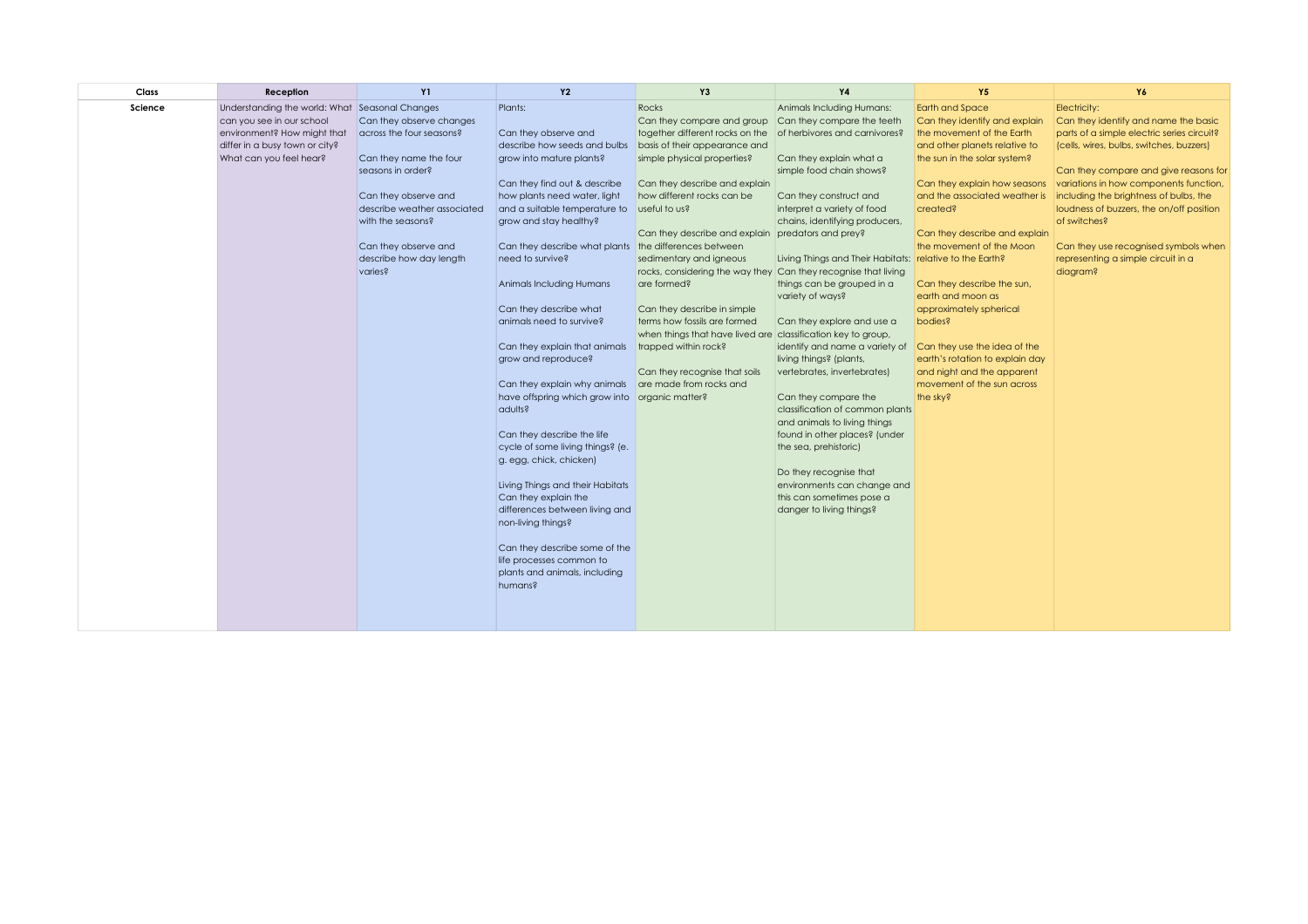| Class   | Reception                                                      | <b>Y1</b>                                                                         | <b>Y2</b>                        | <b>Y3</b>                          | <b>Y4</b>                                                    | <b>Y5</b>                                                           | Y6                                                                  |
|---------|----------------------------------------------------------------|-----------------------------------------------------------------------------------|----------------------------------|------------------------------------|--------------------------------------------------------------|---------------------------------------------------------------------|---------------------------------------------------------------------|
| History | Understanding the world: Past<br>and present - Tell me about a | Knowledge and Interpretation: Historical Enquiry:<br>Do they appreciate that some |                                  | Chronological Understanding        | Knowledge and Interpretation:<br>Can they explain how events | <b>Chronological Understanding</b><br>Can they draw a timeline with | Knowledge and Interpretation:<br>Can they summarise how Britain has |
|         | different environemnt you have famous people have helped       |                                                                                   | Can they answer questions by     | Can they describe events from      | from the past have helped                                    | different time periods outlined                                     | had a major influence on world history?                             |
|         | visited? What do you                                           | our lives be better today?                                                        | using a specific source, such as | the past using dates when          | shape our lives?                                             | which show different                                                |                                                                     |
|         | remember seeing?                                               |                                                                                   | an information book?             | things happened?                   |                                                              | information, such as periods of                                     |                                                                     |
|         |                                                                |                                                                                   |                                  |                                    | Do they appreciate that wars                                 | history, when famous people                                         |                                                                     |
|         |                                                                |                                                                                   | Knowledge and Interpretation     | <b>Historical Enquiry</b>          | have happened from a very                                    | lived, etc.?                                                        |                                                                     |
|         |                                                                |                                                                                   | Can they explain how their       |                                    | long time ago and are often                                  |                                                                     |                                                                     |
|         |                                                                |                                                                                   | local area was different in the  | Can they research a specific       | associated with invasion,                                    |                                                                     |                                                                     |
|         |                                                                |                                                                                   | past?                            | event from the past?               | conquering or religious                                      | Knowledge and Interpretation                                        |                                                                     |
|         |                                                                |                                                                                   |                                  |                                    | differences?                                                 | Can they describe historical                                        |                                                                     |
|         |                                                                |                                                                                   |                                  | Can they use their 'information    |                                                              | events from the different                                           |                                                                     |
|         |                                                                |                                                                                   |                                  | finding' skills in writing to help |                                                              | period/s they are                                                   |                                                                     |
|         |                                                                |                                                                                   |                                  | them write about historical        |                                                              | studying/have studied?                                              |                                                                     |
|         |                                                                |                                                                                   |                                  | information?                       |                                                              |                                                                     |                                                                     |
|         |                                                                |                                                                                   |                                  |                                    |                                                              | Can they make comparisons                                           |                                                                     |
|         |                                                                |                                                                                   |                                  |                                    |                                                              | between                                                             |                                                                     |
|         |                                                                |                                                                                   |                                  |                                    |                                                              | historical periods; explaining<br>things that have changed and      |                                                                     |
|         |                                                                |                                                                                   |                                  |                                    |                                                              | things which have stayed the                                        |                                                                     |
|         |                                                                |                                                                                   |                                  |                                    |                                                              | same?                                                               |                                                                     |
|         |                                                                |                                                                                   |                                  |                                    |                                                              |                                                                     |                                                                     |
|         |                                                                |                                                                                   |                                  |                                    |                                                              |                                                                     |                                                                     |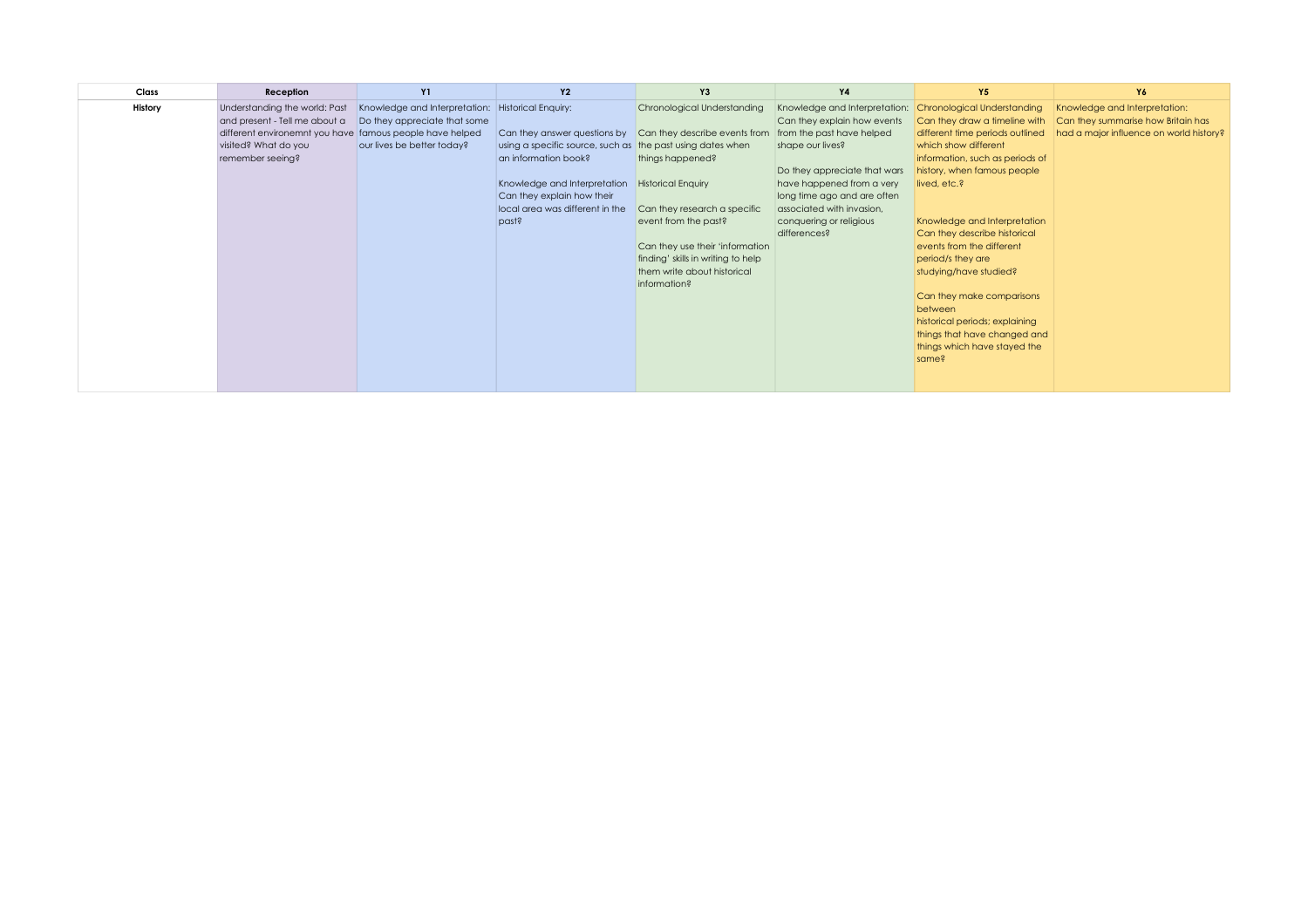| Class     | Reception                                           | <b>Y1</b>                            | <b>Y2</b>                        | Y3                               | <b>Y4</b>                      | <b>Y5</b>                     | Y6                                      |
|-----------|-----------------------------------------------------|--------------------------------------|----------------------------------|----------------------------------|--------------------------------|-------------------------------|-----------------------------------------|
| Geography | Understanding the World: The                        | Geographical Enquiry:                | Geographical Enquiry:            | <b>Physical Geography</b>        | Physical Geography:            | Human Geography               | Geographical Enquiry:                   |
|           | Natural World - What can you                        | Can they answer questions            | Can they label a diagram or      |                                  | Can they describe the main     | Can they explain how a        | Can they use OS maps to answer          |
|           | see? What can you feel? What                        | about the weather?                   | photograph using some            |                                  | features of a well known city? | location fits into its wider  | questions?                              |
|           | can you hear? Can you                               |                                      | geographical words?              | Can they use maps and atlases    |                                | geographical location; with   |                                         |
|           | describe how some                                   | Can they keep a weather              |                                  | appropriately by using           | Can they describe the main     | reference to human and        | <b>Physical Geography:</b>              |
|           | environments are different                          | chart?                               | Physical Geography:              | contents and indexes?            | features of a village?         | economical features?          | Can they accurately use a 4 figure grid |
|           | around the world? What is the                       |                                      | Can they describe the key        |                                  |                                |                               | reference?                              |
|           | same? What is different? As the Physical Geography: |                                      | features of a place, using       | Can they describe how            | Can they describe the main     | Can they explain what a place |                                         |
|           | seasons change, what is                             | Can they explain the main            | words like beach, coast, forest, | volcanoes are created?           | physical differences between   | might be like in the future,  | Human Geography:                        |
|           | different? What animals have                        | features of a hot and cold           | hill, mountain, ocean, valley?   |                                  | cities and villages?           | taking account of issues      | Can they map land use with their own    |
|           | vou seen while outside? What                        | place?                               |                                  | Can they describe how            |                                | impacting on human features?  | criteria?                               |
|           | are the names of the                                |                                      |                                  | earthquakes are created?         | Can they use appropriate       |                               |                                         |
|           | flowers/trees/ plants we can                        | Can they explain how the             |                                  |                                  | symbols to represent different |                               | Geographical Knowledge:                 |
|           | see?                                                | weather changes with each<br>season? |                                  | Can they confidently describe    | physical features on a map?    |                               | Can they recognise key symbols used     |
|           |                                                     |                                      |                                  | physical features in a locality? |                                |                               | on ordnance survey maps?                |
|           |                                                     | Human Geography:                     |                                  | Human Geography                  | Geographical Enquiry:          |                               |                                         |
|           |                                                     | Can they begin to explain why        |                                  |                                  | Can they find the same place   |                               |                                         |
|           |                                                     | they would wear different            |                                  | Can they describe how            | on a globe and in an atlas?    |                               |                                         |
|           |                                                     | clothes at different times of the    |                                  | volcanoes have an impact on      |                                |                               |                                         |
|           |                                                     | year?                                |                                  | people's lives?                  |                                |                               |                                         |
|           |                                                     |                                      |                                  |                                  |                                |                               |                                         |
|           |                                                     | Can they tell something about        |                                  | Can they confidently describe    |                                |                               |                                         |
|           |                                                     | the people who live in hot and       |                                  | human features in a locality?    |                                |                               |                                         |
|           |                                                     | cold places?                         |                                  |                                  |                                |                               |                                         |
|           |                                                     |                                      |                                  | Geographical Knowledge           |                                |                               |                                         |
|           |                                                     | Can they explain what they           |                                  |                                  |                                |                               |                                         |
|           |                                                     | might wear if they lived in a        |                                  | Can they locate and name         |                                |                               |                                         |
|           |                                                     | very hot or a very cold place?       |                                  | some of the world's most         |                                |                               |                                         |
|           |                                                     |                                      |                                  | famous volcanoes?                |                                |                               |                                         |
|           |                                                     | Geographical Knowledge:              |                                  |                                  |                                |                               |                                         |
|           |                                                     | Can they point out where the         |                                  |                                  |                                |                               |                                         |
|           |                                                     | equator, north pole and south        |                                  |                                  |                                |                               |                                         |
|           |                                                     | pole are on a globe or atlas?        |                                  |                                  |                                |                               |                                         |
|           |                                                     |                                      |                                  |                                  |                                |                               |                                         |
|           |                                                     |                                      |                                  |                                  |                                |                               |                                         |
|           |                                                     |                                      |                                  |                                  |                                |                               |                                         |
|           |                                                     |                                      |                                  |                                  |                                |                               |                                         |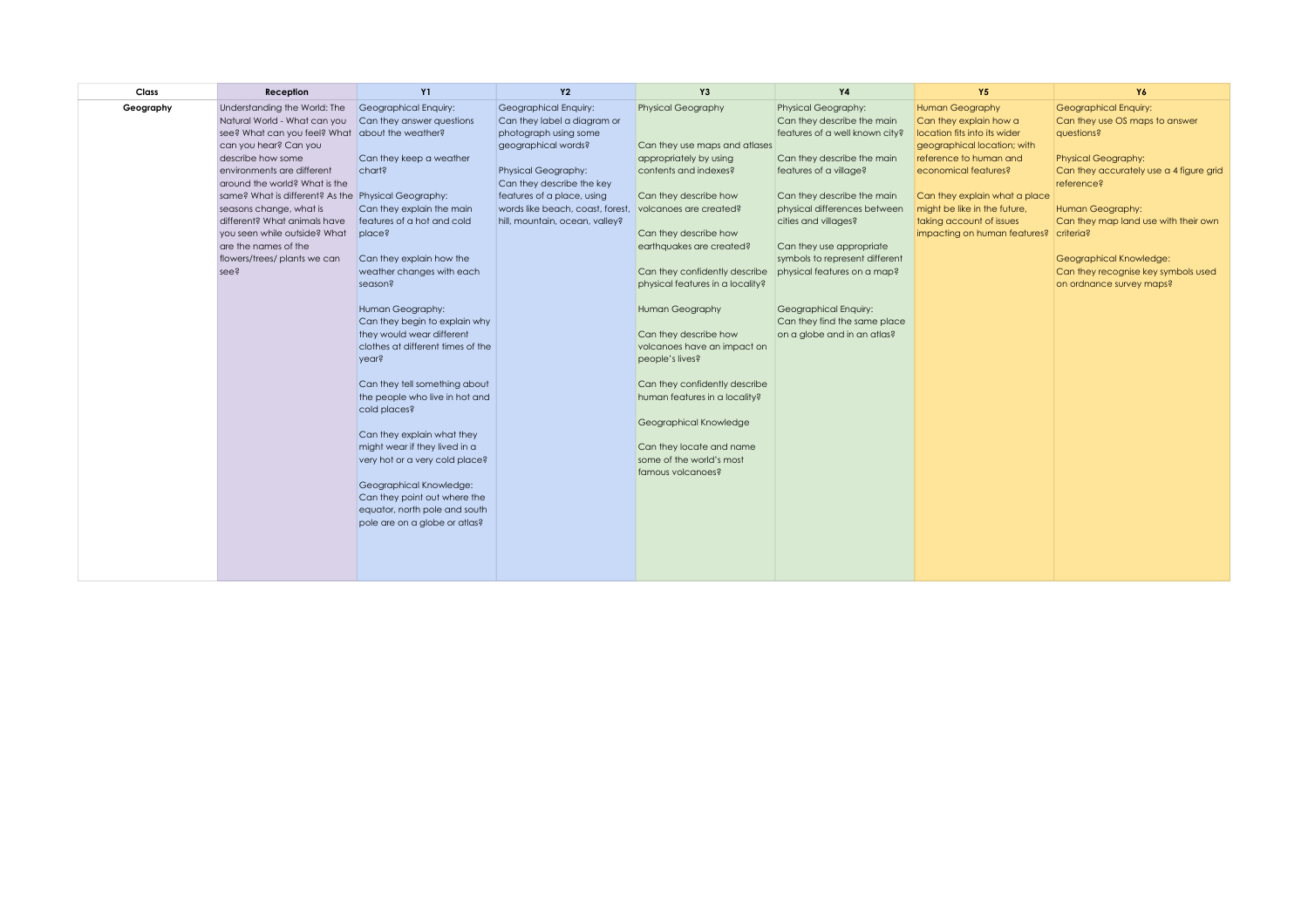| Class | Reception                                                                                                                                                                                                                                                    | <b>Y1</b>                                                                                                                                                                                                                                                                                                                                                                     | <b>Y2</b>                                                                          | Y3                                                                                                                                                                                | <b>Y4</b>                                                                                                                                                                                                                                                                                                                       | Y5                                                                                                                                                                                                                                                                                                                                                                                                                                                                                                                                                                                  | Y6                                                                                                                                                                                                                 |
|-------|--------------------------------------------------------------------------------------------------------------------------------------------------------------------------------------------------------------------------------------------------------------|-------------------------------------------------------------------------------------------------------------------------------------------------------------------------------------------------------------------------------------------------------------------------------------------------------------------------------------------------------------------------------|------------------------------------------------------------------------------------|-----------------------------------------------------------------------------------------------------------------------------------------------------------------------------------|---------------------------------------------------------------------------------------------------------------------------------------------------------------------------------------------------------------------------------------------------------------------------------------------------------------------------------|-------------------------------------------------------------------------------------------------------------------------------------------------------------------------------------------------------------------------------------------------------------------------------------------------------------------------------------------------------------------------------------------------------------------------------------------------------------------------------------------------------------------------------------------------------------------------------------|--------------------------------------------------------------------------------------------------------------------------------------------------------------------------------------------------------------------|
| Art   | Expressive Arts and Design:<br>Creating with materials - What<br>colours can you see? What<br>colours could we mix to make<br>green/ purple/ orange? What<br>thickness of line will you use?<br>Why? Can we use a pencil and paintings?<br>shade light/dark? | Painting:<br>Can they communicate<br>something about themselves in pressing, rolling, rubbing and<br>their painting?<br>Can they create moods in their Can they create a print like a<br>Can they choose to use thick<br>and thin brushes as<br>appropriate?<br>Can they paint a picture of<br>something they can see?<br>Can they name the primary<br>and secondary colours? | Printing:<br>Can they create a print using<br>stamping?<br>designer?               | 3D/Textiles<br>Can they work with life size<br>materials?<br>Can they create pop-ups?                                                                                             | Collage:<br>Can they use ceramic mosaic? Can they print using a number<br>Can they combine visual and<br>tactile qualities?<br>Use of IT:<br>Can they create a piece of<br>artwork which includes the<br>integration of digital images<br>they have taken?<br>Can they combine graphics<br>and text based on their<br>research? | Printing<br>of colours?<br>Can they create an accurate<br>print design that meets the<br>given criteria?<br>Can they print onto different<br>materials?<br>Use of IT<br>Can they create a piece of<br>artwork which integrates digital<br>images they have taken?<br>Can they combine graphics<br>and text based on their<br>research?<br>Can they scan images and<br>take digital photos, and use<br>software to alter them, adapt<br>them and create work with<br>meaning?<br>Can they create digital images<br>with animation, video and<br>sound to communicate their<br>ideas? | 3D/Textiles:<br>Can they create models on a range of<br>scales?<br>Can they create work which is open to<br>interpretation by the audience?<br>Can they include both visual and tactile<br>elements in their work? |
| DT    | Expressive arts and design:<br>Creating with materials - what<br>props have you used while role<br>playing? How have you made<br>them? What have you<br>used/joined?                                                                                         | Cooking and Nutrition:<br>Can they cut food safely?<br>Can they describe the texture<br>of foods?<br>Do they wash their hands and<br>make sure that surfaces are<br>clean?<br>Can they think of interesting<br>ways of decorating food they<br>have made, eg, cakes?                                                                                                          | Mechanisms:<br>Can they join materials<br>together as part of a moving<br>product? | Stiff and Flexible Sheet<br><b>Materials</b><br>Do they use the most<br>appropriate materials?<br>Can they work accurately to<br>make cuts and holes?<br>Can they join materials? | Stiff and Flexible Sheet<br>Materials:<br>Can they measure carefully so<br>as to make sure they have not into their product?<br>made mistakes?<br>How have they attempted to<br>make their product strong?                                                                                                                      | <b>Electrical and Mechanical</b><br><b>Components</b><br>Can they incorporate a switch<br>Can they refine their product<br>after testing it?<br>Can they incorporate<br>hydraulics and pneumatics?                                                                                                                                                                                                                                                                                                                                                                                  | <b>Electical and Mechanical Components:</b><br>Can they use<br>different kinds of circuit in their product?<br>Can they think of ways in which adding<br>a circuit would improve their product?                    |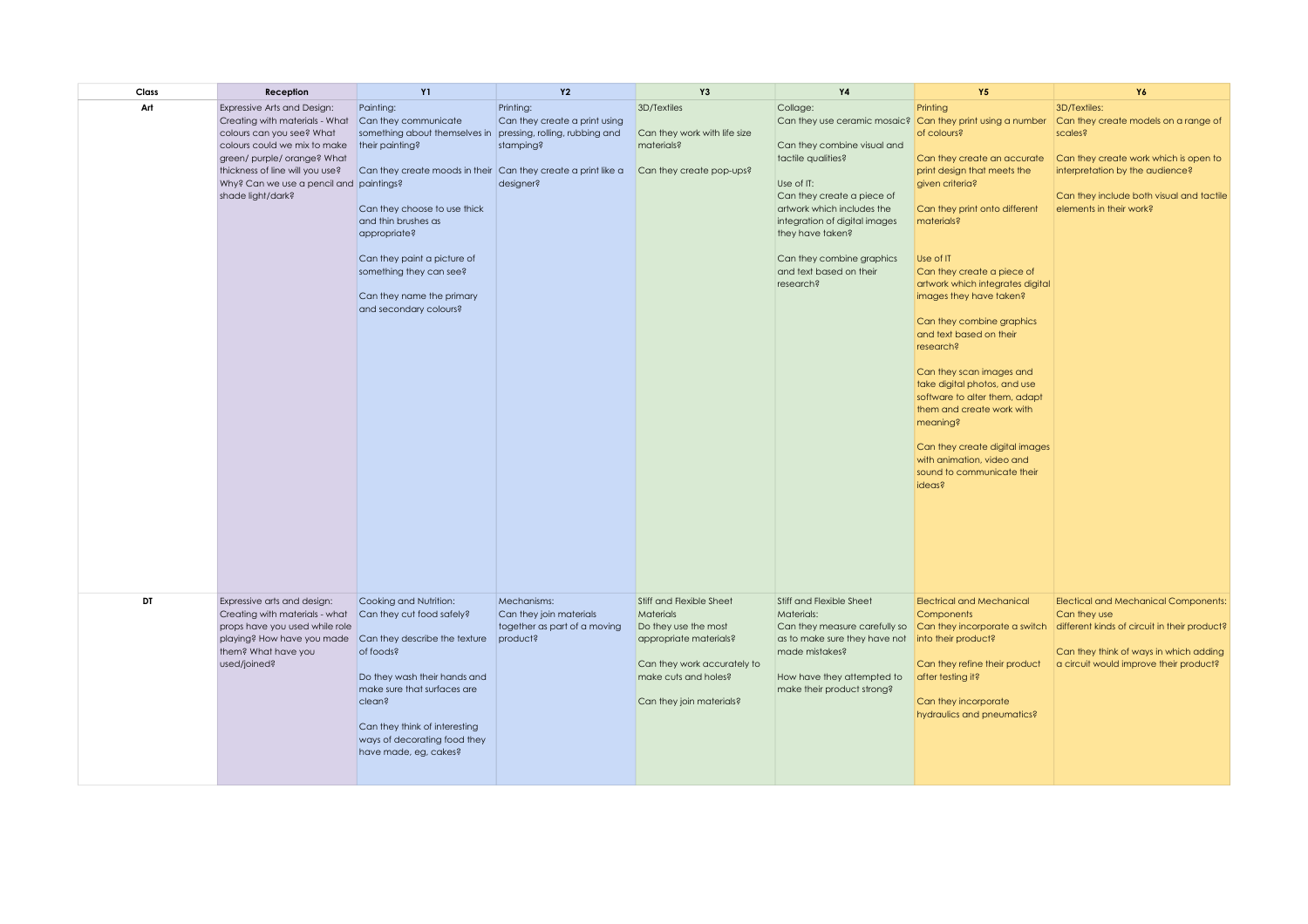| Class     | Reception                        | <b>Y1</b>                                                     | <b>Y2</b>                                                   | Y <sub>3</sub>                                     | <b>Y4</b>                                                                                                                   | <b>Y5</b>                                                        | Y6                                          |
|-----------|----------------------------------|---------------------------------------------------------------|-------------------------------------------------------------|----------------------------------------------------|-----------------------------------------------------------------------------------------------------------------------------|------------------------------------------------------------------|---------------------------------------------|
| <b>RE</b> | Understanding the world:         | 1.5 What makes some places                                    |                                                             |                                                    | 1.3 Who is Jewish and what do   L2.7 What does it mean to be a   L2.8 What does it mean to be a   U2.2 What would Jesus do? |                                                                  | U2.5: Is it better to express your religion |
|           | People, cultures and             | sacred?                                                       | they believe?                                               | Christian in Britain today?                        | Hindu in Britain today?                                                                                                     | (Can we live by the values of                                    | in arts and architecture or in charity      |
|           | communities - How might life in  | $\Box$ Recognise that there are                               | □ Talk about the fact that                                  |                                                    | I Identify and name examples   0 Identify and name examples   Jesus in the twenty-first                                     |                                                                  | and generosity?                             |
|           | the country be different to life | special places where                                          | Jewish people believe in                                    | of what Christians                                 | of what Hindus have                                                                                                         | century?)                                                        | Respond with ideas of their own to          |
|           | in a busy town/city? How are     | people go to worship, and talk God (A1).                      |                                                             | have and do in their families                      | and do in their families and at                                                                                             | <b>Make connections between</b>                                  | the title                                   |
|           | some cildren different and       | about what                                                    | $\Box$ Recognise that some Jewish and at church to          |                                                    | mandir to show their                                                                                                        | some of Jesus'                                                   | question (B2).                              |
|           | some children the same?          | people do there (A1).                                         | people remember                                             | show their faith (A3).                             | faith (A3).                                                                                                                 | teachings and the way                                            | □ Find out about religious teachings,       |
|           |                                  | □ Identify at least three objects God in different ways (e.g. |                                                             | $\Box$ Ask good questions about                    | $\Box$ Ask good questions about                                                                                             | Christians live today                                            | charities and ways of expressing            |
|           |                                  | used in worship in                                            | mezuzah, on Shabbat)                                        | what Christians do                                 | what Hindus do to show                                                                                                      | $(A1)$ .                                                         | generosity (C3).                            |
|           |                                  | two religions (A3).                                           | $(A3)$ .                                                    | to show their faith (B1).                          | their faith (B1).                                                                                                           | Discuss their own ideas about                                    | Describe and make connections               |
|           |                                  | I Identify special objects and                                | □ Talk about how the mezuzah                                | Describe some examples of                          | Describe some examples of                                                                                                   | the importance                                                   | between                                     |
|           |                                  | symbols found in a                                            | in the home reminds                                         | what Christians do                                 | what Hindus do to show                                                                                                      | of values to live by, comparing examples of religious creativity |                                             |
|           |                                  | place where people worship                                    | Jewish people about God (A3). to show their faith, and make |                                                    | their faith, and make                                                                                                       | them to                                                          | (buildings and art) (A1).                   |
|           |                                  | and be able to say                                            | $\Box$ Talk about how Shabbat is a connections with         |                                                    | connections with some Hindu                                                                                                 | Christian ideas (C3).                                            | $\Box$ Show understanding of the value of   |
|           |                                  | something about what they                                     | special day of the                                          | some Christian beliefs and                         | beliefs and teachings about                                                                                                 | Outline Jesus' teaching on                                       | sacred                                      |
|           |                                  | mean and how they                                             | week for Jewish people, and                                 | teachings (A1).                                    | aims and duties in life                                                                                                     | how his followers                                                | buildings and art (B3).                     |
|           |                                  | are used (A3).                                                | give some examples                                          | Describe some ways in which (A1).                  |                                                                                                                             | should live (A2).                                                | □ Suggest reasons why some believers        |
|           |                                  | $\Box$ Talk about ways in which                               | of what they might do to                                    | Christian express                                  | Describe some ways in which                                                                                                 | <b>Offer interpretations of two</b>                              | see                                         |
|           |                                  | stories, objects,                                             | celebrate Shabbat (B1).                                     | their faith through hymns and                      | Hindus express their                                                                                                        | of Jesus'                                                        | generosity and charity as more              |
|           |                                  | symbols and actions used in                                   | $\Box$ Re-tell a story that shows                           | modern worship                                     | faith through puja, aarti and                                                                                               | parables and say what they                                       | important than buildings and art (B2).      |
|           |                                  | churches, mosques                                             | what Jewish people at                                       | songs (A2).                                        | bhajans (A2).                                                                                                               | might teach                                                      | □ Apply ideas about values and from         |
|           |                                  | and/or synagogues show what the festivals of Sukkot,          |                                                             | □ Suggest at least two reasons                     | □ Suggest at least two reasons Christians about how to live                                                                 |                                                                  | scriptures to the title question (C2).      |
|           |                                  | people believe                                                | Chanukah or Pesach might                                    | why being a                                        | why being a Hindu is a                                                                                                      | $(B3)$ .                                                         | □ Outline how and why some Humanists        |
|           |                                  | $(B2)$ .                                                      | think about God, suggesting                                 | Christian is a good thing in                       | good thing in Britain today,                                                                                                | <b>Explain the impact Jesus'</b>                                 | criticise                                   |
|           |                                  | □ Describe some of the ways in what it means (A2).            |                                                             | Britain today, and                                 | and two reasons why it                                                                                                      | example and                                                      | spending on religious buildings or art      |
|           |                                  | which people use                                              | □ Ask some questions about                                  | two reasons why it might be                        | might be hard sometimes (B2).                                                                                               | teachings might have on                                          | $(A3)$ .                                    |
|           |                                  | music in worship, and talk                                    | believing in God and                                        | hard sometimes                                     | $\Box$ Discuss links between the                                                                                            | Christians today                                                 | Examine the title question from             |
|           |                                  | about how different                                           | offer some ideas of their own                               | $(B2)$ .                                           | actions of Hindus in                                                                                                        | $(B1)$ .                                                         | different                                   |
|           |                                  | kinds of music makes them feel (C1).                          |                                                             | Discuss links between the                          | helping others and ways in                                                                                                  | Express their own                                                | perspectives, including their own (C1).     |
|           |                                  | $(C1)$ .                                                      | □ Make links between some                                   | actions of Christians                              | which people of other                                                                                                       | understanding of what                                            |                                             |
|           |                                  | □ Ask good questions during a Jewish teachings and            |                                                             | in helping others and ways in                      | faiths and beliefs, including                                                                                               | Jesus would do in relation to a                                  |                                             |
|           |                                  | school visit about                                            | how Jewish people live (A2).                                | which people of                                    | pupils themselves, help                                                                                                     | moral                                                            |                                             |
|           |                                  | what happens in a church,                                     | $\Box$ Express their own ideas                              | other faiths and beliefs,                          | others (C2).                                                                                                                | dilemma from the world today                                     |                                             |
|           |                                  | synagogue or mosque                                           | about the value of times                                    | including pupils                                   | Explain similarities and                                                                                                    | $(C3)$ .                                                         |                                             |
|           |                                  | $(B1)$ .                                                      | of reflection, thanksgiving,                                | themselves, help others (C2).                      | differences between Hindu                                                                                                   | Explain the links between                                        |                                             |
|           |                                  | $\Box$ Suggest meanings to                                    | praise and                                                  | <b>Explain similarities and</b>                    | worship and worship in another Jesus' death on the                                                                          |                                                                  |                                             |
|           |                                  | religious songs, responding                                   | remembrance, in the light of                                | differences between at                             | religious tradition                                                                                                         | cross and Christian belief in                                    |                                             |
|           |                                  | sensitively to ideas about                                    | their learning about                                        | least two different ways of                        | pupils have been taught (B3).                                                                                               | love and                                                         |                                             |
|           |                                  | thanking and praising                                         | why Jewish people choose to<br>celebrate in these           | worshipping in two<br>different Christian churches | <b>Discuss and present ideas</b><br>about what it means to be                                                               | forgiveness, giving reasons why<br>Christians                    |                                             |
|           |                                  | $(A2)$ .<br>Show that they have begun                         | ways (C1)                                                   | $(A3)$ .                                           | a Hindu in Britain today,                                                                                                   | want to follow Jesus (A2).                                       |                                             |
|           |                                  | to be aware that                                              |                                                             | Discuss and present ideas                          | making links with their own                                                                                                 | Investigate and explain the                                      |                                             |
|           |                                  | some people regularly worship                                 |                                                             | about what it means                                | experiences (C1).                                                                                                           | challenges of                                                    |                                             |
|           |                                  | God in different                                              |                                                             | to be a Christian in Britain                       |                                                                                                                             | following Jesus' teaching                                        |                                             |
|           |                                  | ways and in different places                                  |                                                             | today, making links                                |                                                                                                                             | about love,                                                      |                                             |
|           |                                  | $(B3)$ .                                                      |                                                             | with their own experiences                         |                                                                                                                             | forgiveness justice and/or                                       |                                             |
|           |                                  |                                                               |                                                             | $(C1)$ .                                           |                                                                                                                             | generosity,                                                      |                                             |
|           |                                  |                                                               |                                                             |                                                    |                                                                                                                             | expressing their own ideas                                       |                                             |
|           |                                  |                                                               |                                                             |                                                    |                                                                                                                             | $(C3)$ .                                                         |                                             |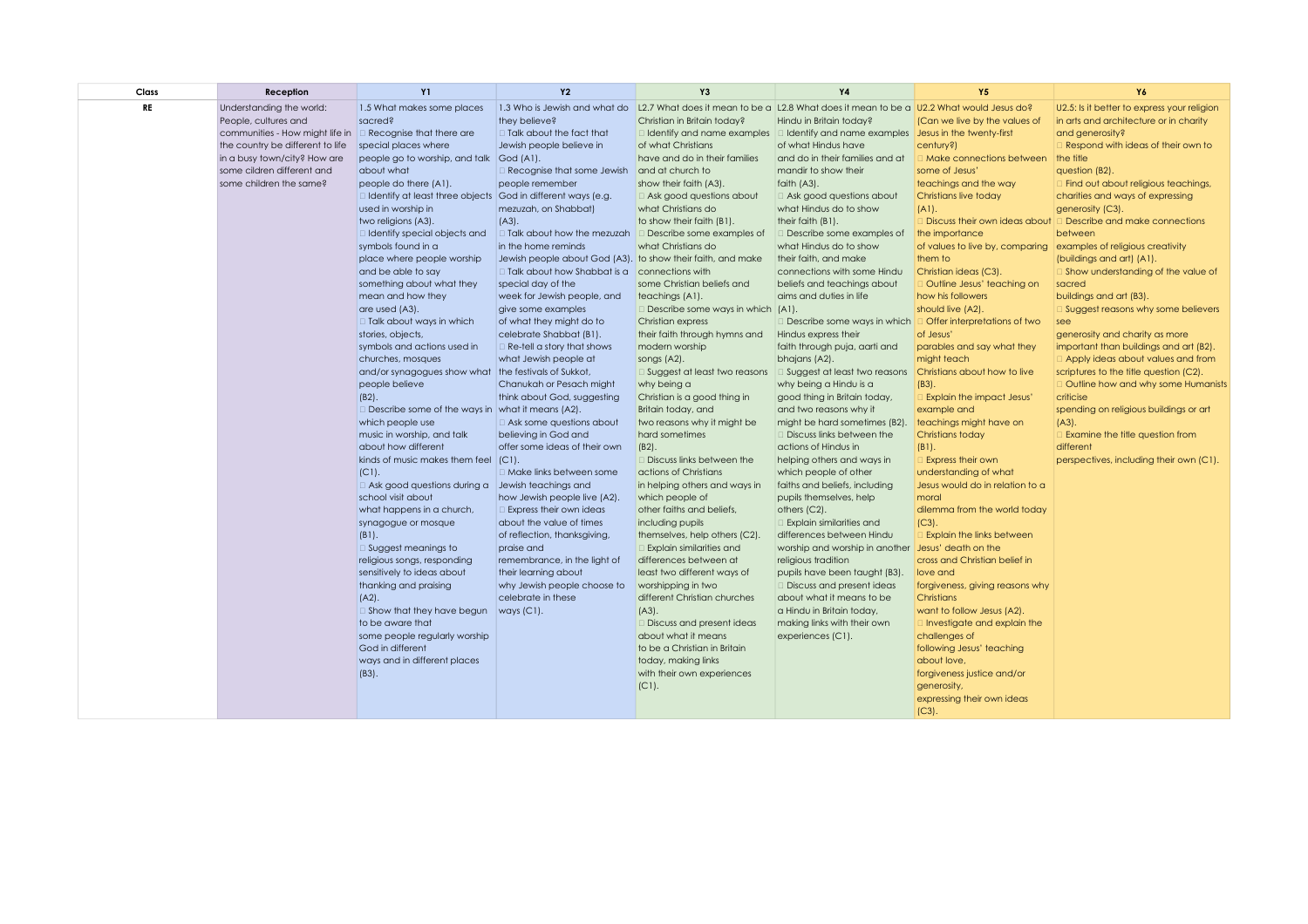| Class     | Reception                                                                                                                                                                   | <b>Y1</b>                                                                                                                                                                                                | <b>Y2</b>                                                                                                                                             | Y3                                                                                                                                                                                                                                                                                                                                                                                   | <b>Y4</b>                                                                                                                                                                                                                                                                                                                                                                                                                        | <b>Y5</b>                                                                                                                                                                                                                                                                                                                                                                                                      | Y6                                                                                                                                                                                                                                                                                     |
|-----------|-----------------------------------------------------------------------------------------------------------------------------------------------------------------------------|----------------------------------------------------------------------------------------------------------------------------------------------------------------------------------------------------------|-------------------------------------------------------------------------------------------------------------------------------------------------------|--------------------------------------------------------------------------------------------------------------------------------------------------------------------------------------------------------------------------------------------------------------------------------------------------------------------------------------------------------------------------------------|----------------------------------------------------------------------------------------------------------------------------------------------------------------------------------------------------------------------------------------------------------------------------------------------------------------------------------------------------------------------------------------------------------------------------------|----------------------------------------------------------------------------------------------------------------------------------------------------------------------------------------------------------------------------------------------------------------------------------------------------------------------------------------------------------------------------------------------------------------|----------------------------------------------------------------------------------------------------------------------------------------------------------------------------------------------------------------------------------------------------------------------------------------|
| Music     | Expressive arts and design:<br>Being imaginative and<br>expressive - How can we<br>change the story? What songs<br>do you know that we could<br>sing? Do you know any songs | Performing:<br>Can they use instruments to<br>perform?<br>Can they copy sounds?<br>Composing:                                                                                                            | Composing:<br>Can they create music in<br>response to different starting<br>points?<br>Can they choose sounds which patterns with different           | Composing<br>Can they use different<br>elements in their composition?<br>Can they create repeated                                                                                                                                                                                                                                                                                    | Composing:<br>Can they use notations to<br>record and interpret<br>sequences of pitches?<br>Can they use notations to                                                                                                                                                                                                                                                                                                            | Composing<br>Can they change sounds or<br>organise them differently to<br>change the effect?<br>Can they compose music                                                                                                                                                                                                                                                                                         | Composing:<br>Can they use a variety of different<br>musical devices in their composition?<br>(incl melody, rhythms and chords)<br>Can they combine groups of beats?                                                                                                                   |
|           | about the world, being<br>outside?                                                                                                                                          | Can they make different<br>sounds with instruments?<br>Can they identify changes in<br>sounds?<br>Can they repeat (short<br>rhythmic and melodic)<br>patterns?<br>Can they make a sequence of<br>sounds? | create an effect?<br>Can they use symbols to<br>represent sounds?                                                                                     | instruments?                                                                                                                                                                                                                                                                                                                                                                         | record compositions in a small<br>group or on their own?<br>Appraising:<br>Can they explain the place of<br>silence and say what effect it<br>has?                                                                                                                                                                                                                                                                               | which meets specific criteria?<br>Appraising<br>Can they explain why they<br>think their music is successful or<br>unsuccessful?                                                                                                                                                                                                                                                                               |                                                                                                                                                                                                                                                                                        |
| Computing | Understanding the world - Use<br>the iPad to take a photo, how<br>do you edit the the image/<br>crop it to show the image that<br>you want to share?                        | Data Retrieving and<br>Organising:<br>Can they enter information into to draw?<br>a template to make a graph?<br>Can they talk about the results<br>shown on a graph?                                    | Data Retrieving and<br>Organising:<br>Can they use the shape tools<br>Can they create a<br>presentation in a small group<br>and record the narration? | Data Retrieving and Organising Data Retrieving and<br>Can they review images on a<br>camera and delete unwanted<br>images?<br>Have they experienced<br>downloading images from a<br>camera into files on the<br>computer?<br>Can they use photo editing<br>software to crop photos and<br>add effects?<br>Can they manipulate sound<br>when using simple recording<br>storyboarding? | Organising:<br>Can they capture images using of instructions and procedures<br>webcams, screen capture,<br>scanning, visualiser and<br>internet?<br>Can they choose images and<br>download them into a file?<br>Can they download images<br>from the camera into files on<br>the computer?<br>Can they copy graphics from a sound or light or temperature<br>range of sources and paste<br>into a desktop publishing<br>program? | Algorithms and Programs<br>Can they combine sequences<br>to turn devices on or off?<br>Do they understand input and<br>output?<br>Can they use an ICT program<br>to control an external device<br>that is electrical and/or<br>mechanical?<br>Can they use ICT to measure<br>using sensors?<br>Can they explore 'What is'<br>questions by playing adventure<br>or quest games?<br>Can they write programs that | Databases:<br>Can they collect live data using data<br>logging equipment?<br>Can they identify data error, patterns<br>and sequences?<br>Can they use the formulae bar to<br>explore mathematical scenarios?<br>Can they create their own database<br>and present information from it? |
|           |                                                                                                                                                                             |                                                                                                                                                                                                          |                                                                                                                                                       |                                                                                                                                                                                                                                                                                                                                                                                      |                                                                                                                                                                                                                                                                                                                                                                                                                                  | have sequences and<br>repetitions?                                                                                                                                                                                                                                                                                                                                                                             |                                                                                                                                                                                                                                                                                        |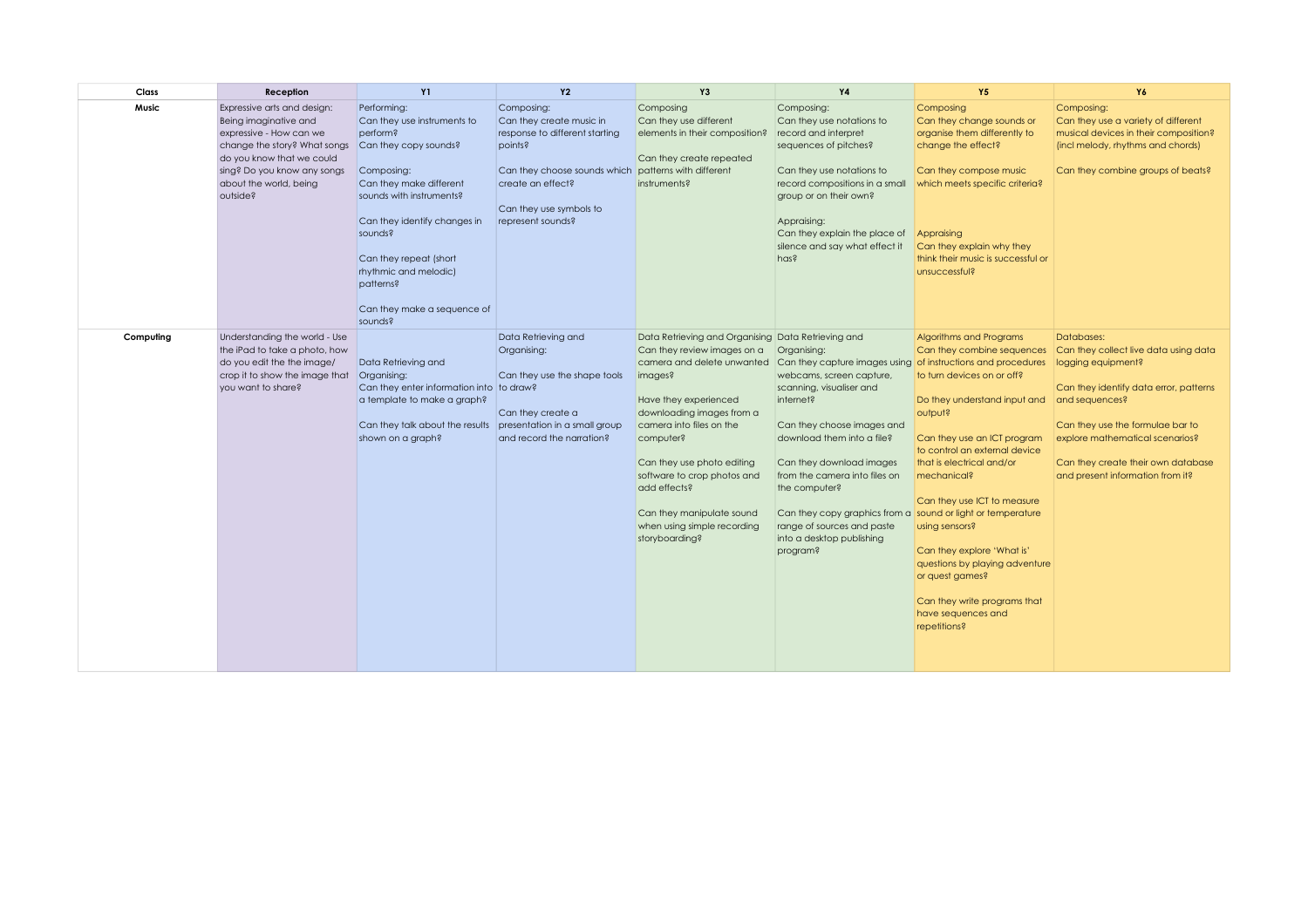| Class    | Reception                                                                                                                                                                                                                                         | <b>Y1</b>                                                                                                                                                                        | <b>Y2</b>                                                                                                                                                                                                                                                                                                                                                                                                                                                                                                        | Y3                                                                                                                                                                                                                                                                                                                                                                                                                                                                                                                                                                                                                                                                                                                                                                                                                             | <b>Y4</b>                                                                                                                                                                                                                                                                                                                                                                  | <b>Y5</b>                                                                                                                                                                                                                                                                                                                                                                                                                                                                                                                                                                                                                                                                                                                                     | Y6                                                                                                                                                                                                                                                                                                                                                              |
|----------|---------------------------------------------------------------------------------------------------------------------------------------------------------------------------------------------------------------------------------------------------|----------------------------------------------------------------------------------------------------------------------------------------------------------------------------------|------------------------------------------------------------------------------------------------------------------------------------------------------------------------------------------------------------------------------------------------------------------------------------------------------------------------------------------------------------------------------------------------------------------------------------------------------------------------------------------------------------------|--------------------------------------------------------------------------------------------------------------------------------------------------------------------------------------------------------------------------------------------------------------------------------------------------------------------------------------------------------------------------------------------------------------------------------------------------------------------------------------------------------------------------------------------------------------------------------------------------------------------------------------------------------------------------------------------------------------------------------------------------------------------------------------------------------------------------------|----------------------------------------------------------------------------------------------------------------------------------------------------------------------------------------------------------------------------------------------------------------------------------------------------------------------------------------------------------------------------|-----------------------------------------------------------------------------------------------------------------------------------------------------------------------------------------------------------------------------------------------------------------------------------------------------------------------------------------------------------------------------------------------------------------------------------------------------------------------------------------------------------------------------------------------------------------------------------------------------------------------------------------------------------------------------------------------------------------------------------------------|-----------------------------------------------------------------------------------------------------------------------------------------------------------------------------------------------------------------------------------------------------------------------------------------------------------------------------------------------------------------|
| PSHE/RSE | Personal, Social and Emotional<br>Development: Managing self.<br>self regulation and buiding<br>relationships - What are you<br>making? How are you going to<br>make it? What goal have you<br>set yourself? Can I engage?<br>What are the rules? | L5: what improves and harms<br>their local, natural and built<br>environments and develop<br>strategies and skills needed to<br>care for these (including<br>conserving energy). | R2: to recognise their<br>behaviour can affect other<br>people. What makes a<br>good friend?<br>R3: the difference between<br>secrets and nice surprises<br>(that everyone will find out<br>eventually) and the<br>importance of not keeping<br>secrets that make them feel<br>anxious, uncomfortable or<br>afraid.<br>R10: to judge what kind of<br>physical contact is<br>acceptable, comfortable,<br>unacceptable and<br>uncomfortable and how to<br>respond (including who to<br>tell and how to tell them). | H <sub>9</sub> . to differentiate between L <sub>6</sub> . to realise the<br>the terms, 'risk', 'danger'<br>and 'hazard' Consider<br>safety around 'medicines<br>and chemicals'.<br>H10. to recognise, predict<br>and assess risks in different<br>situations and decide how<br>to manage them responsibly at risk<br>(including sensible road use)<br>and risks in their local<br>environment) and to use this<br>as an opportunity to build<br>R18, how to recognise<br>bullying and abuse in all its<br>forms (including prejudice-<br>based bullying both in<br>person, online and through<br>social media)<br>R21. to understand personal<br>boundaries; to identify what<br>they are willing to share with<br>their most special people;<br>friends: classmates and<br>others: and that we all have<br>rights to privacy | consequences of anti-<br>social, aggressive and<br>harmful behaviours such as<br>bullying and discrimination<br>of individuals and<br>communities; to develop<br>strategies for getting support<br>for themselves or for others<br>L9. what being part of a<br>community means, and<br>about the varied institutions<br>that support communities<br>locally and nationally | their emotions may, change<br>as they approach and<br>move through puberty.<br>About menstrual wellbeing<br>including key facts about<br>the menstrual cycle.<br>H22, strategies for keeping<br>safe online; the importance<br>of protecting personal<br>information, including<br>passwords, addresses and<br>the distribution of images of<br>themselves and others<br>R8. to judge what kind of<br>physical contact is<br>acceptable or<br>unacceptable and how to<br>respond<br>R <sub>14</sub> , to realise the nature<br>and consequences of<br>discrimination, teasing,<br>bullying and aggressive<br>behaviours (including cyber<br>bullying, use of prejudice-<br>based language, 'trolling',<br>how to respond and ask for<br>help) | H18. how their body will, and L1. to research, discuss and debate<br>topical issues, problems and events<br>that are of concern to them and<br>offer their recommendations to<br>appropriate people<br>L8. to resolve differences by looking<br>at alternatives, seeing and<br>respecting others' points of view,<br>making decisions and explaining<br>choices |